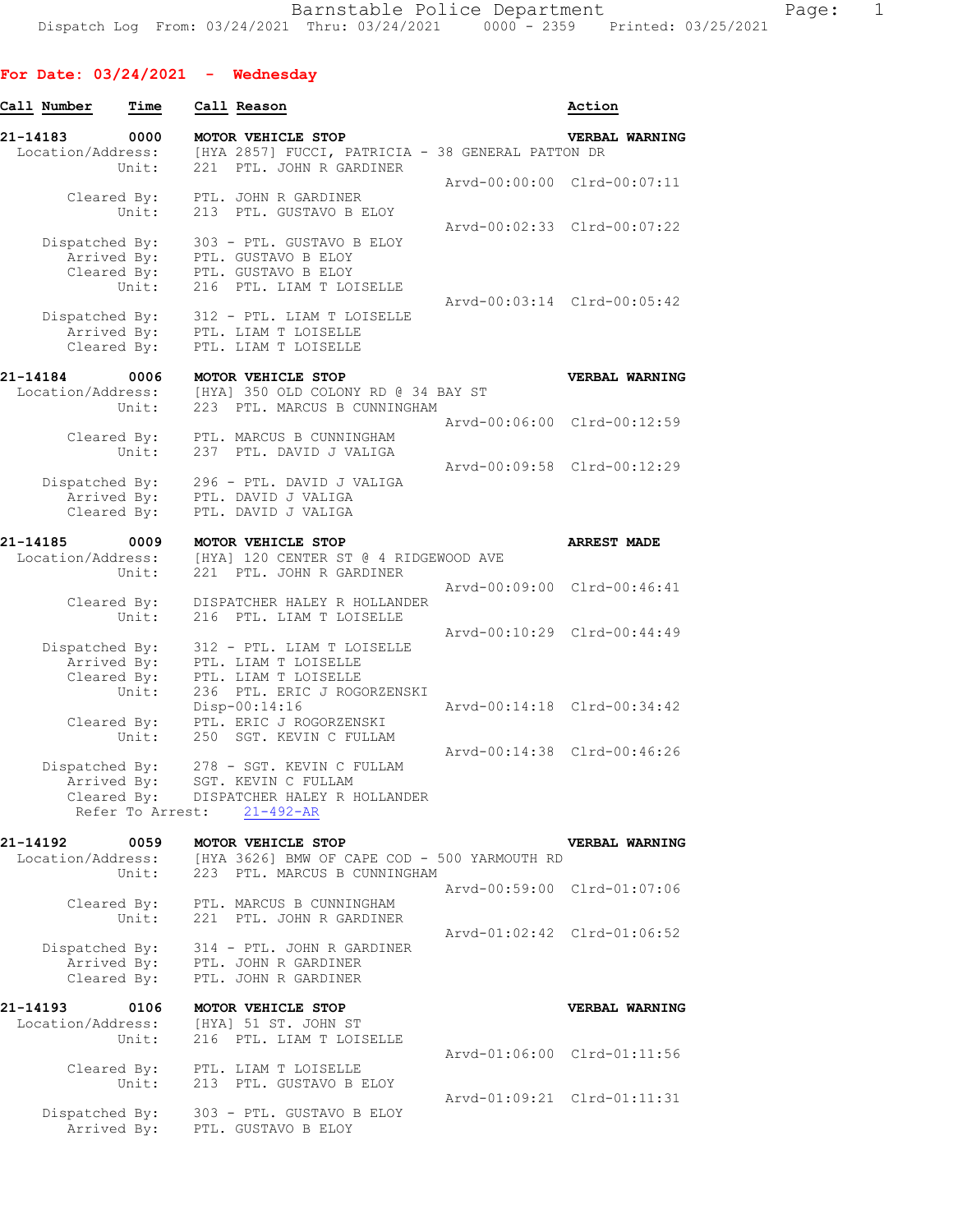|                      | Barnstable Police Department<br>Dispatch Log From: 03/24/2021 Thru: 03/24/2021 0000 - 2359 Printed: 03/25/2021 |                             | $\overline{2}$<br>Page: |
|----------------------|----------------------------------------------------------------------------------------------------------------|-----------------------------|-------------------------|
|                      | Cleared By: PTL. GUSTAVO B ELOY                                                                                |                             |                         |
|                      |                                                                                                                |                             |                         |
| 21-14194             | 0110 MOTOR VEHICLE STOP<br>Location/Address: [HYA] 480 MAIN ST @ 5 HIGH SCHOOL RD                              | <b>ADVISED</b>              |                         |
| Unit:                | 221 PTL. JOHN R GARDINER                                                                                       |                             |                         |
|                      |                                                                                                                | Arvd-01:10:00 Clrd-01:34:23 |                         |
|                      | Cleared By: PTL. JOHN R GARDINER                                                                               |                             |                         |
| Unit:                | 236 PTL. ERIC J ROGORZENSKI                                                                                    |                             |                         |
|                      |                                                                                                                | Arvd-01:14:02 Clrd-01:15:11 |                         |
|                      | Dispatched By: 317 - PTL. ERIC J ROGORZENSKI                                                                   |                             |                         |
| Cleared By:          | Arrived By: PTL. ERIC J ROGORZENSKI<br>PTL. ERIC J ROGORZENSKI                                                 |                             |                         |
|                      |                                                                                                                |                             |                         |
| 21-14195<br>0114     | ALARM, COMMERCIAL                                                                                              | ALARM - FALSE               |                         |
| Location/Address:    | [HYA 264] BOARDING HOUSE - SPORTING GOODS - 354 MAIN ST                                                        |                             |                         |
| Unit:                | 216 PTL. LIAM T LOISELLE                                                                                       |                             |                         |
|                      | $Disp-01:17:29$                                                                                                | $Clrd-01:18:04$             |                         |
| Unit:                | 223 PTL. MARCUS B CUNNINGHAM                                                                                   |                             |                         |
|                      | Disp-01:18:02 Arvd-01:18:06 Clrd-01:20:47                                                                      |                             |                         |
| Cleared By:          | PTL. MARCUS B CUNNINGHAM                                                                                       |                             |                         |
| 21-14196 0204        | PRISONER, ESCORT                                                                                               | <b>SERVICED</b>             |                         |
| Location/Address:    | [HYA 112] CAPE COD HOSPITAL - 27 PARK ST                                                                       |                             |                         |
| Unit:                | 223 PTL. MARCUS B CUNNINGHAM                                                                                   |                             |                         |
|                      | Disp-02:05:17                                                                                                  | Arvd-02:20:57 Clrd-03:46:44 |                         |
| Arrived By:          | PTL. MARCUS B CUNNINGHAM                                                                                       |                             |                         |
| Unit:                | 216 PTL. LIAM T LOISELLE                                                                                       |                             |                         |
|                      | Disp-03:28:07 Arvd-03:29:11 Clrd-05:02:53                                                                      |                             |                         |
| Arrived By:          | PTL. LIAM T LOISELLE                                                                                           |                             |                         |
| 21-14197<br>0206     | DISTURBANCE, NOISE                                                                                             | COMPLAINT/SUMMONS           |                         |
| Location/Address:    | [HYA] 97 MAIN ST                                                                                               |                             |                         |
| Unit:                | 221 PTL. JOHN R GARDINER                                                                                       |                             |                         |
|                      | $Disp-02:08:06$                                                                                                | Arvd-02:24:19 Clrd-02:31:45 |                         |
| Unit:                | 213 PTL. GUSTAVO B ELOY                                                                                        |                             |                         |
|                      | Disp-02:08:10                                                                                                  | Arvd-02:18:01 Clrd-02:32:00 |                         |
| Arrived By:          | PTL. GUSTAVO B ELOY<br>Cleared By: PTL. GUSTAVO B ELOY                                                         |                             |                         |
| Unit:                | 216 PTL. LIAM T LOISELLE                                                                                       |                             |                         |
|                      | Disp-02:09:40 Enrt-02:09:41 Arvd-02:10:30 Clrd-02:30:36                                                        |                             |                         |
|                      | Dispatched By: 312 - PTL. LIAM T LOISELLE                                                                      |                             |                         |
| Enroute By:          | PTL. LIAM T LOISELLE                                                                                           |                             |                         |
| Arrived By:          | PTL. LIAM T LOISELLE                                                                                           |                             |                         |
| Cleared By:<br>Unit: | PTL. LIAM T LOISELLE                                                                                           |                             |                         |
|                      | 236 PTL. ERIC J ROGORZENSKI                                                                                    | Arvd-02:16:48 Clrd-02:26:02 |                         |
| Dispatched By:       | 317 - PTL. ERIC J ROGORZENSKI                                                                                  |                             |                         |
| Arrived By:          | PTL. ERIC J ROGORZENSKI                                                                                        |                             |                         |
| Cleared By:          | PTL. ERIC J ROGORZENSKI                                                                                        |                             |                         |
|                      |                                                                                                                |                             |                         |
|                      |                                                                                                                |                             |                         |
|                      |                                                                                                                |                             |                         |
|                      |                                                                                                                |                             |                         |
|                      |                                                                                                                |                             |                         |
| 21-14199<br>0231     | <b>DISTURBANCE</b>                                                                                             | <b>SERVICED</b>             |                         |
| Location/Address:    | [HYA 112] CAPE COD HOSPITAL - 27 PARK ST                                                                       |                             |                         |
| Unit:                | 236 PTL. ERIC J ROGORZENSKI                                                                                    |                             |                         |
|                      | Disp-02:31:43                                                                                                  | Arvd-02:40:51 Clrd-02:44:02 |                         |
| Unit:                | 221 PTL. JOHN R GARDINER                                                                                       |                             |                         |
| Arrived By:          | Disp-02:31:52<br>PTL. JOHN R GARDINER                                                                          | Arvd-02:32:39 Clrd-03:51:30 |                         |
| Unit:                | 250 SGT. KEVIN C FULLAM                                                                                        |                             |                         |
|                      | Disp-02:31:56                                                                                                  | Arvd-02:40:48 Clrd-03:24:57 |                         |
| Unit:                | 251 PTL. NOLAN R O'MELIA                                                                                       |                             |                         |
|                      |                                                                                                                | Arvd-02:31:59 Clrd-02:48:43 |                         |
|                      | Dispatched By: 292 - PTL, NOLAN R O'MELIA                                                                      |                             |                         |

.<br>Arrived By: PTL. NOLAN R O'MELIA Cleared By: PTL. NOLAN R O'MELIA Unit: 213 PTL. GUSTAVO B ELOY Arvd-02:32:00 Clrd-03:47:11 Dispatched By: 303 - PTL. GUSTAVO B ELOY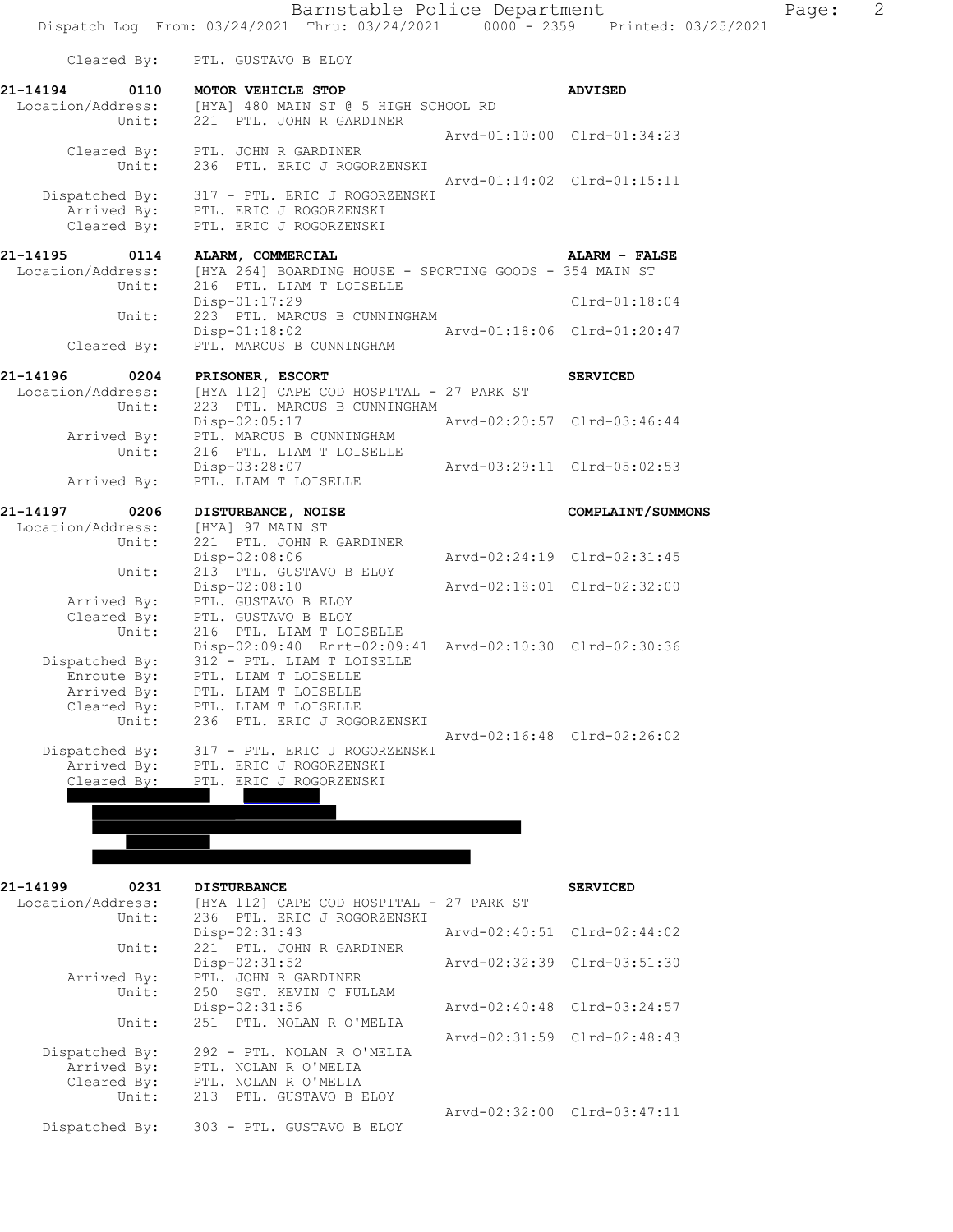Barnstable Police Department Page: 3 Dispatch Log From: 03/24/2021 Thru: 03/24/2021 0000 - 2359 Printed: 03/25/2021 Arrived By: PTL. GUSTAVO B ELOY Unit: 216 PTL. LIAM T LOISELLE Arvd-02:32:10 Clrd-02:44:00 Dispatched By: 312 - PTL. LIAM T LOISELLE .<br>Arrived By: PTL. LIAM T LOISELLE Unit: 201 LT. GRETCHEN J ALLEN Disp-02:32:25 Arvd-02:37:02 Clrd-02:59:51 Arrived By: LT. GRETCHEN J ALLEN Cleared By: LT. GRETCHEN J ALLEN Unit: 236 PTL. ERIC J ROGORZENSKI Arvd-02:49:30 Clrd-03:27:53 Dispatched By: 317 - PTL. ERIC J ROGORZENSKI .<br>Arrived By: PTL. ERIC J ROGORZENSKI Cleared By: PTL. ERIC J ROGORZENSKI Refer To Arrest: 21-492-AR Refer To Arrest: 21-494-AR Arrest: GIOVANGELO, GINA LYNN Address: 6 SEARS ST NEW BEDFORD, MA Age: 29 Charges: LICENSE REVOKED AS HTO, OPERATE MV WITH (CRIMINAL) IDENTIFY SELF, MV OPERATOR REFUSE DISORDERLY CONDUCT, SUBSQ. OFF. c272 §53 RESIST ARREST WITNESS/JUROR/POLICE/COURT OFFICIAL, INTIMIDATE THREAT TO COMMIT CRIME INSPECTION/STICKER, NO EQUIPMENT VIOLATION, MISCELLANEOUS MV 21-14200 0308 ASSIST, WELL BEING **DEEX** SERVICED Location/Address: [HYA 112] CAPE COD HOSPITAL - 27 PARK ST Unit: 216 PTL. LIAM T LOISELLE Disp-03:11:41 Arvd-03:14:07 Clrd-03:26:24 Arrived By: PTL. LIAM T LOISELLE Cleared By: PTL. LIAM T LOISELLE **21-14202 0451 E911, HANGUP SERVICED**  Location/Address: [HYA] 36 WELLESLEY CIR **21-14204 0534 ASSIST, OTHER AGENCY SERVICED**  Location/Address: [BAR 833] VILLAGE GREEN APARTMENTS - 767 INDEPENDENCE DR Apt. #B107 Unit: 237 PTL. DAVID J VALIGA Disp-05:35:02 Arvd-05:39:39 Clrd-05:48:45 Disp-05:35:02<br>Arrived By: PTL. DAVID J VALIGA Cleared By: PTL. DAVID J VALIGA **21-14207 0614 HOMELESS TRESPASS/UNWANTED SERVICED**  Location/Address: [HYA 4085] ST. JOSEPH'S HOUSE - 77 WINTER ST Unit: 223 PTL. MARCUS B CUNNINGHAM Disp-06:17:35 Arvd-06:26:26 Clrd-06:29:40 Arrived By: PTL. MARCUS B CUNNINGHAM Cleared By: PTL. MARCUS B CUNNINGHAM **21-14210 0650 AIRPORT RAMP CHECK SERVICED**  Location/Address: [HYA 103] BARNSTABLE MUNICIPAL AIRPORT - TERMINAL - 480 BARNSTABLE RD Unit: 213 PTL. GUSTAVO B ELOY Arvd-06:50:00 Clrd-07:05:14 **21-14213 0740 E911, ABANDONED CALL SERVICED**  Location/Address: [HYA 955] SAINT JOHN PAUL II HIGH SCHOOL - 120 HIGH SCHOOL RD **21-14214 0746 ASSIST SERVICED**  Location/Address: [HYA 124] BARNSTABLE POLICE DEPARTMENT - 1200 PHINNEY'S LN **21-14217 0811 HOMELESS INCIDENT/SUS PERSON ADVISED**  Location/Address: [HYA 166] 7-ELEVEN #25161 - 210 NORTH ST Unit: 337 PTL. DANIELLE S ST. PETER Arvd-08:12:05 Clrd-08:40:41 **21-14219 0814 PRISONER, ESCORT SERVICED**  Location/Address: [BAR 71] BARNSTABLE FIRST DISTRICT COURT - 3195 MAIN ST RTE 6A<br>Unit: 216 PTL. KEVIN M SHAW 216 PTL. KEVIN M SHAW Disp-08:14:56 Arvd-08:52:16 Clrd-09:46:53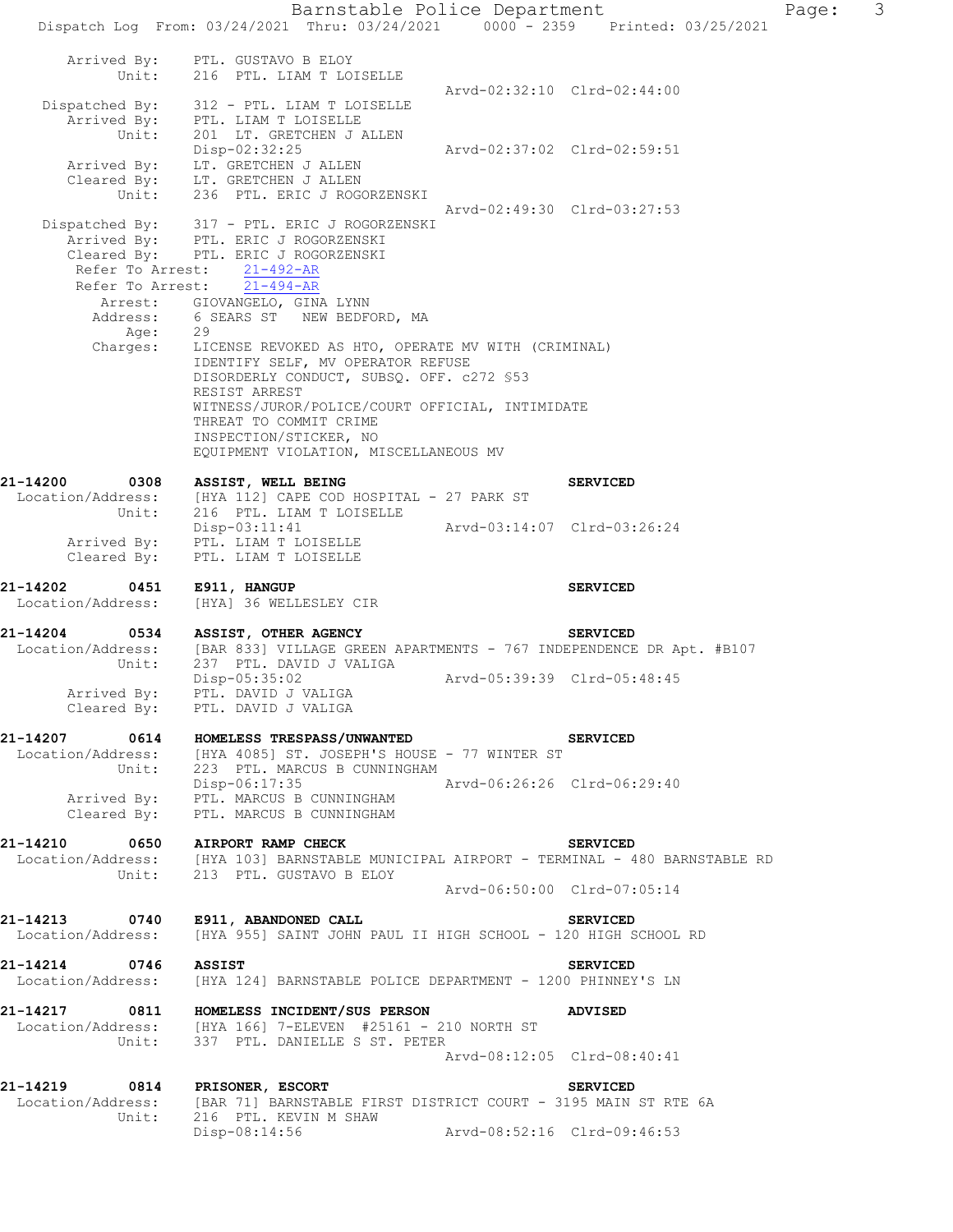|                                                            | Barnstable Police Department<br>Dispatch Log From: 03/24/2021 Thru: 03/24/2021 0000 - 2359 Printed: 03/25/2021                                                                                                                                                                                                   |                             |                                               | Page: | $\overline{4}$ |
|------------------------------------------------------------|------------------------------------------------------------------------------------------------------------------------------------------------------------------------------------------------------------------------------------------------------------------------------------------------------------------|-----------------------------|-----------------------------------------------|-------|----------------|
|                                                            | Arrived By: PTL. KEVIN M SHAW<br>Cleared By: PTL. KEVIN M SHAW<br>Unit: 223 PTL. WANESSA M PIZAIA<br>Disp-08:24:44<br>Arrived By: DISPATCHER ALITA E FONTAINE<br>Cleared By: PTL. WANESSA M PIZAIA                                                                                                               | Arvd-08:45:46 Clrd-08:53:06 |                                               |       |                |
| 21-14220<br>Unit:                                          | 0824 ALARM, RESIDENTIAL<br>Location/Address: [HYA 1877] MCQUADE, EUGENE & PEGGY - 61 DALE AVE<br>215 PTL. LORNE W FELLOWS<br>Disp-08:25:45<br>PTL. MAXWELL S MORROW                                                                                                                                              |                             | ALARM - FALSE<br>Clrd-08:27:15                |       |                |
| 21-14221 0827 SUMMONS, SERVE                               | Location/Address: [HYA] 435 OAKLAND RD<br>Unit: 227 PTL. JOSEPH G HALLGREN                                                                                                                                                                                                                                       |                             | <b>SERVED IN HAND</b>                         |       |                |
|                                                            | PTL. DENNIS A REDDY                                                                                                                                                                                                                                                                                              |                             | Arvd-08:29:23 Clrd-08:37:24                   |       |                |
| 21-14224<br>Location/Address:<br>Unit:                     | 0841 ASSIST, OTHER AGENCY<br>[HYA 2505] GEMINI CARIBBEAN MARKET - 18 CENTER ST<br>234 PTL. NICHOLAS P ATCHESON                                                                                                                                                                                                   |                             | <b>SERVICED</b>                               |       |                |
|                                                            | Disp-08:42:36 Arvd-08:52:53 Clrd-08:52:53<br>Arrived By: PTL. NICHOLAS P ATCHESON<br>Cleared By: PTL. NICHOLAS P ATCHESON                                                                                                                                                                                        |                             |                                               |       |                |
| 21-14227<br>Unit:                                          | 0850 MOTOR VEHICLE STOP<br>Location/Address: [HYA 710] DOMINOS - 345 FALMOUTH RD RTE 28<br>227 PTL. JOSEPH G HALLGREN                                                                                                                                                                                            |                             | COMPLAINT/SUMMONS                             |       |                |
|                                                            | PTL. DENNIS A REDDY<br>Cleared By: PTL. JOSEPH G HALLGREN<br>Unit: 229 PTL. THOMAS FULLAM                                                                                                                                                                                                                        |                             | Arvd-08:50:00 Clrd-09:17:35                   |       |                |
| Age:                                                       | Disp-08:53:16 Enrt-08:53:17 Arvd-08:53:34 Clrd-09:07:05<br>Dispatched By: 319 - PTL. THOMAS FULLAM<br>Enroute By: PTL. THOMAS FULLAM<br>Arrived By: PTL. THOMAS FULLAM<br>Cleared By: PTL. THOMAS FULLAM<br>Refer To Summons: 21-495-AR<br>Summons: SILVA, CLESIO R<br>Address: 223 FAWCETT LN HYANNIS, MA<br>49 |                             |                                               |       |                |
|                                                            | Charges: LIGHTS VIOLATION, MV<br>INSPECTION/STICKER, NO<br>UNLICENSED OPERATION OF MV                                                                                                                                                                                                                            |                             |                                               |       |                |
| 21-14232 0909 BUILDING CHECK                               | Location/Address: [HYA 103] BARNSTABLE MUNICIPAL AIRPORT - TERMINAL - 480 BARNSTABLE RD<br>Unit: 237 PTL. DANIEL D RUTH                                                                                                                                                                                          |                             | <b>SERVICED</b>                               |       |                |
|                                                            |                                                                                                                                                                                                                                                                                                                  |                             | Arvd-09:09:00 Clrd-09:38:39                   |       |                |
| 21-14233<br>Unit:                                          | 0910 MOTOR VEHICLE STOP<br>Location/Address: [COT] 290 MAIN ST @ 1900 SANTUIT-NEWTOWN RD<br>210 SGT. CHRISTOPHER R ROSS                                                                                                                                                                                          |                             | <b>VERBAL WARNING</b>                         |       |                |
| Unit:                                                      | Cleared By: SGT. CHRISTOPHER R ROSS<br>212 PTL. THOMAS J HARMON                                                                                                                                                                                                                                                  |                             | Arvd-09:10:00 Clrd-09:13:51                   |       |                |
| Cleared By:                                                | Disp-09:11:26<br>PTL. THOMAS J HARMON                                                                                                                                                                                                                                                                            | Arvd-09:11:29 Clrd-09:13:30 |                                               |       |                |
| 21-14234 0910 SUMMONS, SERVE<br>Location/Address:<br>Unit: | [HYA] 88 NORTH ST<br>215 PTL. LORNE W FELLOWS                                                                                                                                                                                                                                                                    |                             | SERVED IN HAND<br>Arvd-09:10:00 Clrd-09:31:28 |       |                |
| Unit:                                                      | PTL. MAXWELL S MORROW<br>Cleared By: PTL. LORNE W FELLOWS<br>337 PTL. DANIELLE S ST. PETER                                                                                                                                                                                                                       |                             |                                               |       |                |
|                                                            | Dispatched By: 274 - PTL. DANIELLE S ST. PETER                                                                                                                                                                                                                                                                   |                             | Arvd-09:11:25 Clrd-09:32:37                   |       |                |
|                                                            | Arrived By: PTL. DANIELLE S ST. PETER<br>Cleared By: PTL. DANIELLE S ST. PETER                                                                                                                                                                                                                                   |                             |                                               |       |                |
|                                                            |                                                                                                                                                                                                                                                                                                                  |                             |                                               |       |                |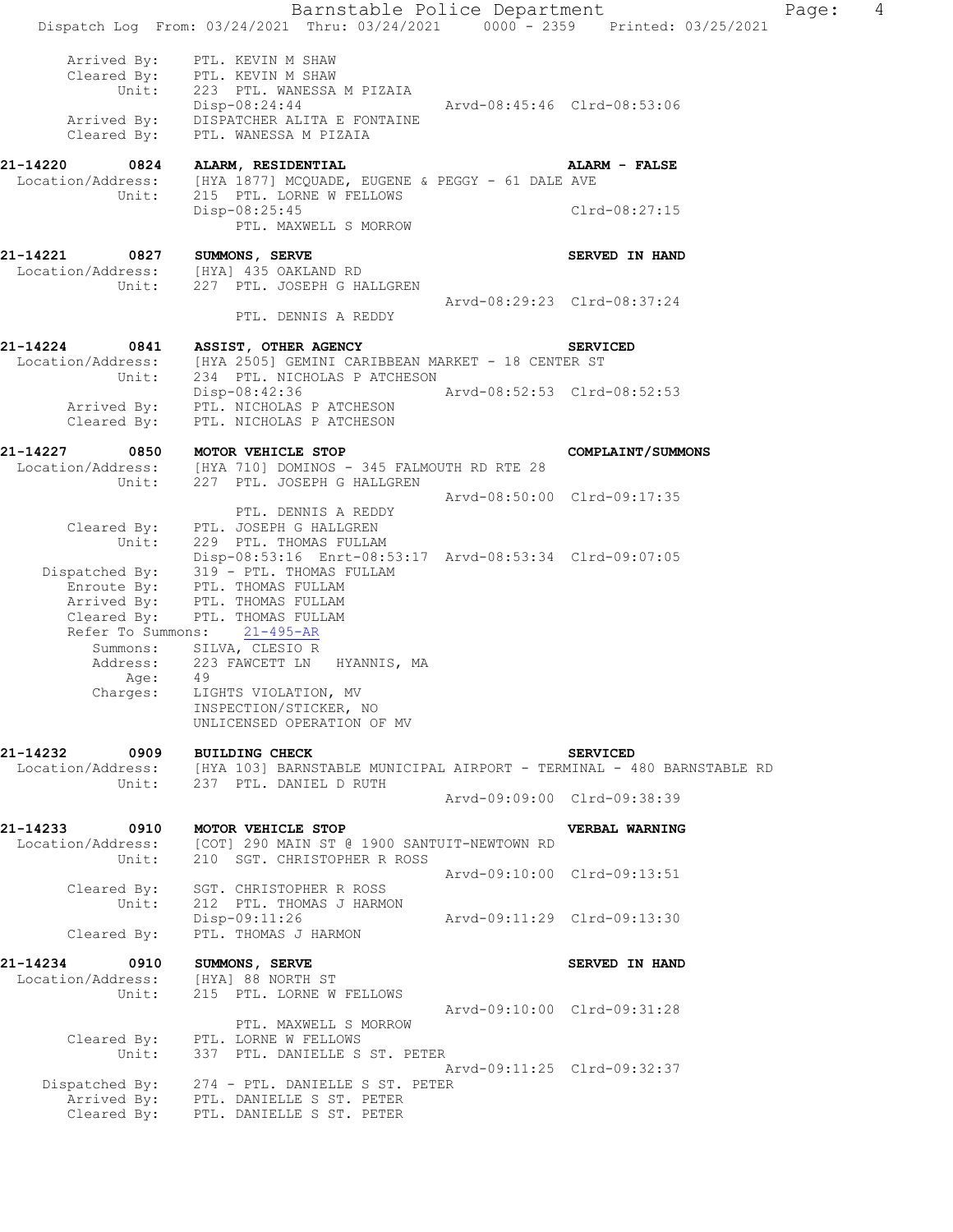|                                              | 21-14235 0911 E911, ABANDONED CALL<br>Location/Address: [BAR] 3620 MAIN ST RTE 6A                                                                            |                             | <b>ADVISED</b>              |
|----------------------------------------------|--------------------------------------------------------------------------------------------------------------------------------------------------------------|-----------------------------|-----------------------------|
| 21-14236 0914 WARRANT, ATTEMPT               | Location/Address: [MAR] 73 NEW LONDON AVE<br>Unit: 212 PTL. THOMAS J HARMON                                                                                  |                             | <b>UNABLE TO SERVE</b>      |
|                                              |                                                                                                                                                              | Arvd-09:15:48 Clrd-09:36:35 |                             |
| Unit:                                        | 210 SGT. CHRISTOPHER R ROSS                                                                                                                                  |                             | Arvd-09:18:22 Clrd-09:31:25 |
|                                              | Dispatched By: 271 - SGT. CHRISTOPHER R ROSS<br>Arrived By: SGT. CHRISTOPHER R ROSS<br>Cleared By: SGT. CHRISTOPHER R ROSS                                   |                             |                             |
|                                              | 21-14243 0955 MOTOR VEHICLE, DISABLED<br>Location/Address: [HYA] 250 NORTH ST @ 10 MITCHELL'S WAY<br>Unit: 215 PTL. LORNE W FELLOWS                          |                             | <b>SERVICED</b>             |
|                                              | PTL. MAXWELL S MORROW<br>Cleared By: PTL. LORNE W FELLOWS                                                                                                    | Arvd-09:55:00 Clrd-10:09:46 |                             |
| Location/Address: [HYA] PARKWAY PL           | 21-14245 1003 E911, ABANDONED CALL                                                                                                                           |                             | <b>SERVICED</b>             |
|                                              | 21-14247 1015 E911, ABANDONED CALL<br>Location/Address: [HYA 3536] LOPES, ROGERIO & PEREIRA, REGIANE - 24 BETTY'S POND RD Apt. #1C                           |                             | <b>SERVICED</b>             |
|                                              | Unit: 227 PTL. JOSEPH G HALLGREN<br>Disp-10:20:59<br>PTL. DENNIS A REDDY                                                                                     |                             | $C1rd-10:23:29$             |
|                                              | 21-14248 1021 ALARM, RESIDENTIAL                                                                                                                             |                             | ALARM - CANCELLED           |
|                                              | Location/Address: [BAR 646] BERNSTEIN, JONATHAN - MAIN HOUSE - 70 RUE MICHELLE<br>Unit: 216 PTL. KEVIN M SHAW<br>Disp-10:22:45                               |                             | Clrd-10:25:24               |
|                                              | 21-14249 1025 ASSIST, OTHER AGENCY<br>Location/Address: [CEN 16] C-O-MM FIRE DEPARTMENT - STATION I - 1875 FALMOUTH RD RTE 28<br>Unit: 213 PTL. CAILIN WHITE | <b>SERVICED</b>             |                             |
|                                              | Disp-10:26:21<br>Arrived By: PTL. CAILIN WHITE<br>Cleared By: PTL. CAILIN WHITE                                                                              | Arvd-10:29:29 Clrd-10:52:22 |                             |
| 21-14251 1039 DISTURBANCE                    |                                                                                                                                                              |                             | <b>SERVICED</b>             |
|                                              | Location/Address: [HYA 112] CAPE COD HOSPITAL - 27 PARK ST<br>Unit: 223 PTL. WANESSA M PIZAIA                                                                |                             |                             |
| Cleared By:<br>Unit:                         | Disp-10:40:56<br>PTL. WANESSA M PIZAIA<br>234 PTL. NICHOLAS P ATCHESON                                                                                       | Arvd-10:45:12 Clrd-11:24:37 |                             |
| Cleared By:                                  | $Disp-10:41:00$<br>PTL. NICHOLAS P ATCHESON                                                                                                                  |                             | Arvd-10:48:19 Clrd-11:24:32 |
| Unit:                                        | 229 PTL. THOMAS FULLAM<br>Disp-10:52:41                                                                                                                      |                             | Arvd-10:52:43 Clrd-11:16:51 |
| Dispatched By:<br>Arrived By:<br>Cleared By: | 891 - DISPATCHER ALITA E FONTAINE<br>DISPATCHER ALITA E FONTAINE<br>PTL. THOMAS FULLAM                                                                       |                             |                             |
| Unit:                                        | 211 SGT. JOSEPH G GREEN                                                                                                                                      |                             | Arvd-10:57:27 Clrd-11:26:53 |
| Dispatched By:<br>Arrived By:<br>Cleared By: | 280 - SGT. JOSEPH G GREEN<br>SGT. JOSEPH G GREEN<br>SGT. JOSEPH G GREEN                                                                                      |                             |                             |
| 21-14250<br>1040                             | WARRANT, ATTEMPT                                                                                                                                             |                             | <b>ARREST MADE</b>          |
| Location/Address:<br>Unit:                   | [HYA 4037] FLASHBACK - 294 MAIN ST<br>227 PTL. JOSEPH G HALLGREN                                                                                             |                             | Arvd-10:40:00 Clrd-11:14:49 |
| Cleared By:<br>Unit:                         | PTL. DENNIS A REDDY<br>DISPATCHER TYLA BERBIG<br>229 PTL. THOMAS FULLAM                                                                                      |                             |                             |
| Arrived By:<br>Cleared By:                   | Disp-10:40:47<br>PTL. THOMAS FULLAM<br>PTL. THOMAS FULLAM                                                                                                    |                             | Arvd-10:44:12 Clrd-10:46:27 |
| Refer To Arrest:<br>Arrest:                  | $21 - 496 - AR$<br>WARD, IRA LEE                                                                                                                             |                             |                             |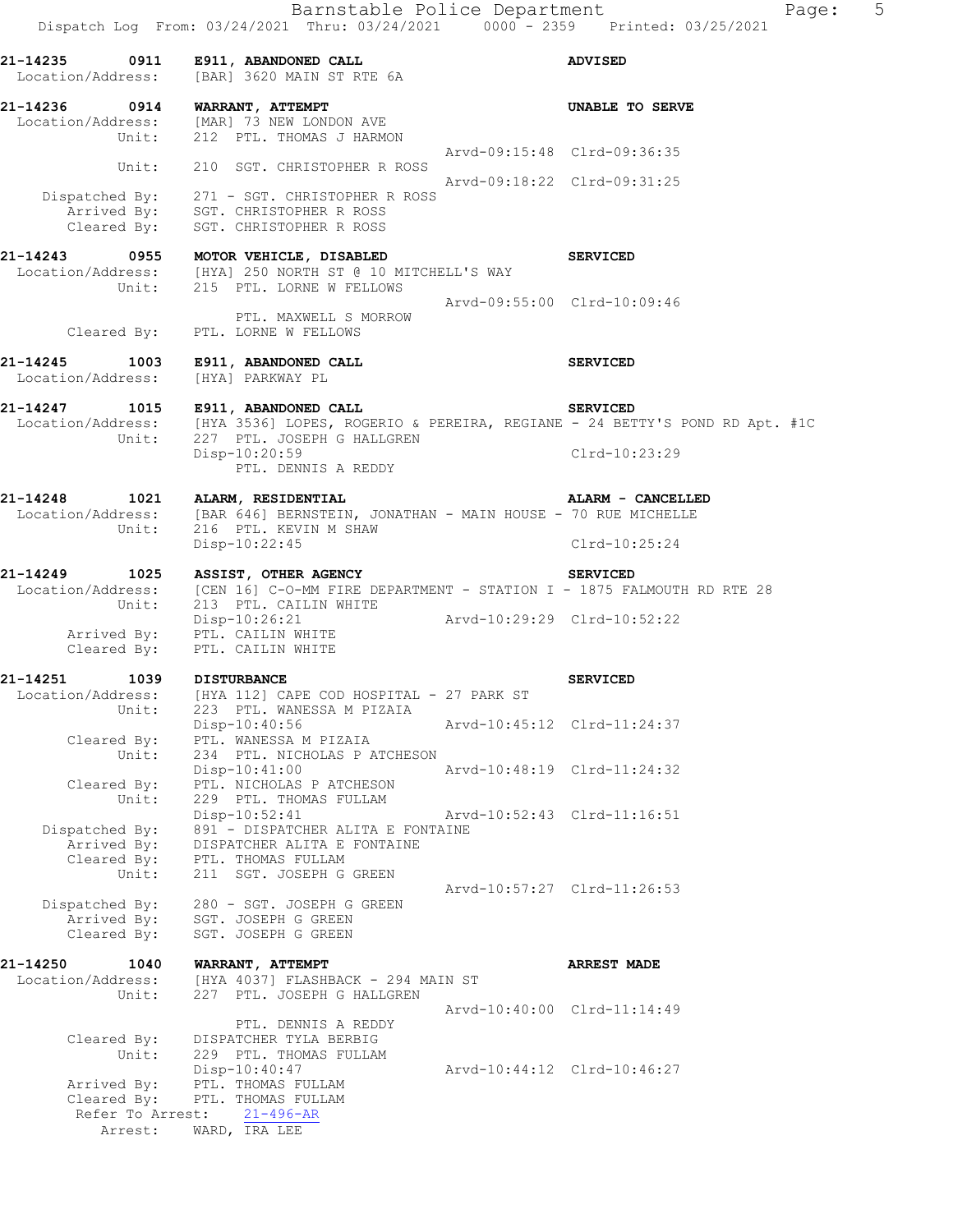| Dispatched By:                | Enroute By:<br>Arrived By:<br>Cleared By: | 271 - SGT. CHRISTOPHER R ROSS<br>SGT. CHRISTOPHER R ROSS<br>SGT. CHRISTOPHER R ROSS<br>SGT. CHRISTOPHER R ROSS       |                             |                             |  |
|-------------------------------|-------------------------------------------|----------------------------------------------------------------------------------------------------------------------|-----------------------------|-----------------------------|--|
|                               | Unit:                                     | 210 SGT. CHRISTOPHER R ROSS<br>Disp-11:31:40 Enrt-11:31:41 Arvd-11:41:43 Clrd-11:57:22                               |                             |                             |  |
| Dispatched By:                | Enroute By:<br>Cleared By:                | 280 - SGT. JOSEPH G GREEN<br>SGT. JOSEPH G GREEN<br>SGT. JOSEPH G GREEN                                              |                             |                             |  |
|                               | Unit:                                     | 211 SGT. JOSEPH G GREEN<br>Disp-11:31:13 Enrt-11:31:14                                                               |                             | Clrd-11:31:26               |  |
|                               | Arrived By:<br>Cleared By:                | PTL. CAILIN WHITE<br>PTL. CAILIN WHITE                                                                               |                             |                             |  |
|                               | Cleared By:<br>Unit:                      | DISPATCHER ALITA E FONTAINE<br>213 PTL. CAILIN WHITE<br>$Disp-11:30:43$                                              |                             | Arvd-11:37:34 Clrd-12:00:19 |  |
|                               | Arrived By:                               | Disp-11:30:36<br>PTL. THOMAS J HARMON                                                                                |                             | Arvd-11:38:39 Clrd-12:00:35 |  |
| Location/Address:             | Unit:                                     | [COT] 894 OLD POST RD<br>212 PTL. THOMAS J HARMON                                                                    |                             |                             |  |
| 21-14261                      | 1130                                      | [COT] 894 OLD POST RD<br><b>DISTURBANCE</b>                                                                          |                             | <b>SERVICED</b>             |  |
| 21-14262<br>Location/Address: | 1129                                      | <b>DISTURBANCE</b>                                                                                                   |                             | Merge: 21-14261 By: 877     |  |
|                               | Refer To Incident:                        | $21 - 579 - OF$                                                                                                      |                             |                             |  |
|                               |                                           | PTL. DENNIS A REDDY                                                                                                  |                             | Arvd-11:29:05 Clrd-13:17:49 |  |
|                               | Unit:                                     | Location/Address: [BAR 71] BARNSTABLE FIRST DISTRICT COURT - 3195 MAIN ST RTE 6A<br>227 PTL. JOSEPH G HALLGREN       |                             |                             |  |
| 21-14260                      | 1128                                      | SUSPICIOUS, ACTIVITY                                                                                                 |                             | <b>SERVICED</b>             |  |
|                               | Cleared By:                               | Arrived By: PTL. JOSEPH G HALLGREN<br>PTL. JOSEPH G HALLGREN                                                         |                             |                             |  |
|                               |                                           | $Disp-11:16:21$<br>PTL. DENNIS A REDDY<br>Dispatched By: 877 - DISPATCHER JOHN H COULOMBE                            |                             | Arvd-11:18:36 Clrd-11:28:09 |  |
|                               | Cleared By:<br>Unit:                      | DISPATCHER JOHN H COULOMBE<br>227 PTL. JOSEPH G HALLGREN                                                             |                             |                             |  |
|                               |                                           | $Disp-11:14:58$<br>PTL. DENNIS A REDDY                                                                               |                             | Clrd-11:15:00               |  |
|                               |                                           | Location/Address: [BAR 71] BARNSTABLE FIRST DISTRICT COURT - 3195 MAIN ST RTE 6A<br>Unit: 227 PTL. JOSEPH G HALLGREN |                             |                             |  |
|                               |                                           | 21-14256 1114 PRISONER, ESCORT                                                                                       |                             | <b>SERVICED</b>             |  |
|                               | Cleared By:                               | Disp-11:07:38<br>Arrived By: PTL. CAILIN WHITE<br>PTL. CAILIN WHITE                                                  |                             |                             |  |
| Location/Address:             | Unit:                                     | [CEN] 200 KNOTTY PINE LN<br>213 PTL. CAILIN WHITE                                                                    | Arvd-11:20:01 Clrd-11:23:05 |                             |  |
| 21-14255                      | 1107                                      | ASSIST, WIRES DOWN                                                                                                   |                             | <b>SERVICED</b>             |  |
|                               |                                           | $Disp-11:19:41$<br>Arrived By: PTL. THOMAS FULLAM<br>Cleared By: PTL. THOMAS FULLAM                                  |                             |                             |  |
|                               |                                           | Location/Address: [HYA 210] TD BANK - 307 MAIN ST<br>Unit: 229 PTL. THOMAS FULLAM                                    |                             |                             |  |
| 21-14254                      |                                           | 1103 LARCENY                                                                                                         |                             | <b>GONE ON ARRIVAL</b>      |  |
|                               | Cleared By:                               | LT. MICHAEL J CLARK                                                                                                  |                             | Arvd-10:44:00 Clrd-10:46:11 |  |
| 21-14252                      | 1044<br>Unit:                             | MOTOR VEHICLE STOP<br>Location/Address: [WBA] 1917 SERVICE RD @ 446 OAK ST<br>202 LT. MICHAEL J CLARK                |                             | <b>ADVISED</b>              |  |
|                               |                                           | WARRANT, DEFAULT (DCK # 2125CR000178) - TRESPASS                                                                     |                             |                             |  |
|                               | Age: 61<br>Charges:                       | WARRANT, STRAIGHT (DCK # 2025CR000130) - SHOPLIFTING &TRESPASS                                                       |                             |                             |  |
|                               | Address:                                  | 39 HOMELESS HYANNIS, MA                                                                                              |                             |                             |  |
|                               |                                           | Dispatch Log From: 03/24/2021 Thru: 03/24/2021 0000 - 2359 Printed: 03/25/2021                                       |                             |                             |  |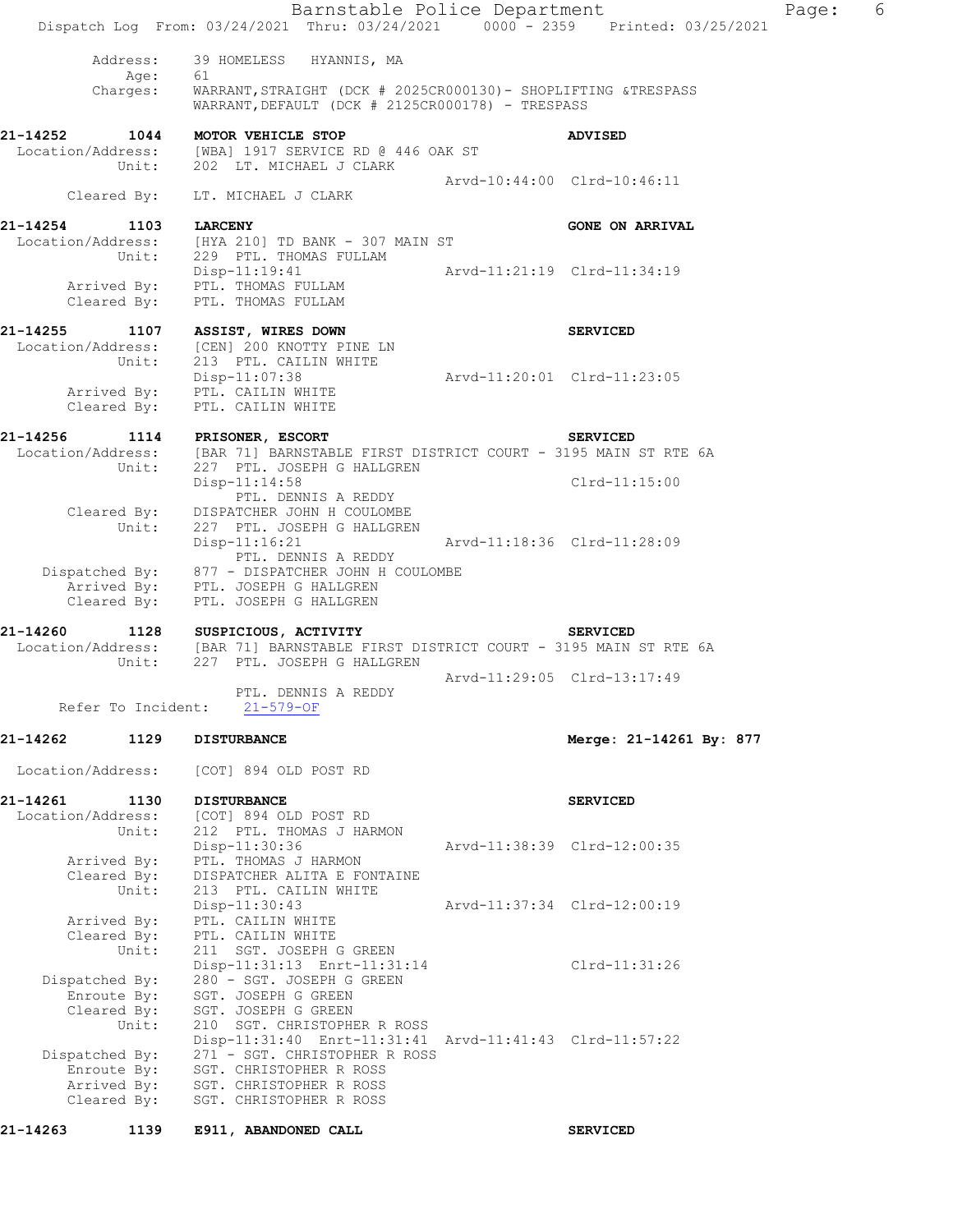|                                       | Dispatch Log From: 03/24/2021 Thru: 03/24/2021 0000 - 2359 Printed: 03/25/2021                                                                           |                             | Barnocabre rorroc Boparement | $-22$ |
|---------------------------------------|----------------------------------------------------------------------------------------------------------------------------------------------------------|-----------------------------|------------------------------|-------|
|                                       | Location/Address: [COT 99] COALE, WILLIAM A - 38 EATON CT                                                                                                |                             |                              |       |
|                                       | 21-14264 1149 ACCIDENT, PROPERTY DAMAGE SERVICED                                                                                                         |                             |                              |       |
|                                       | Location/Address: [COT 477] BARRY, ANDREA & BRIAN - 4890 FALMOUTH RD RTE 28                                                                              |                             |                              |       |
|                                       | 21-14265 1154 SUMMONS, SERVE<br>Location/Address: [HYA 124] BARNSTABLE POLICE DEPARTMENT - 1200 PHINNEY'S LN<br>Unit: FIELD1 PTL. WAYNE A ELLIS          |                             | SERVED IN HAND               |       |
|                                       |                                                                                                                                                          | Arvd-11:54:00 Clrd-11:55:41 |                              |       |
|                                       |                                                                                                                                                          |                             |                              |       |
|                                       | 21-14269 1243 AIRPORT RAMP CHECK<br>Location/Address: [HYA 103] BARNSTABLE MUNICIPAL AIRPORT - RAMPS - 480 BARNSTABLE RD<br>Unit: 237 PTL. DANIEL D RUTH |                             |                              |       |
|                                       |                                                                                                                                                          | Arvd-12:43:00 Clrd-13:17:43 |                              |       |
|                                       | 21-14271 1254 ACCIDENT, PROPERTY DAMAGE<br>Location/Address: [HYA 3858] CCH HYANNIS URGENT CARE - 1220 IYANNOUGH RD RTE 132                              |                             | <b>ADVISED</b>               |       |
|                                       | 21-14273 1302 MISSING PERSON<br>Location/Address: [CEN] 47 AUDUBON CIR<br>Unit: 215 PTL. LORNE W FELLOWS                                                 |                             | REPORT TAKEN                 |       |
|                                       |                                                                                                                                                          |                             |                              |       |
|                                       | Disp-13:03:52                                                                                                                                            | Arvd-13:22:41 Clrd-14:32:14 |                              |       |
|                                       | PTL. MAXWELL S MORROW                                                                                                                                    |                             |                              |       |
|                                       | Arrived By: PTL. LORNE W FELLOWS<br>Cleared By: PTL. LORNE W FELLOWS                                                                                     |                             |                              |       |
|                                       | Refer To Incident: 21-580-OF                                                                                                                             |                             |                              |       |
|                                       | 21-14274 1302 SUSPICIOUS, ACTIVITY                                                                                                                       |                             | <b>SERVICED</b>              |       |
|                                       | Location/Address: [HYA] 51 DUNNS POND RD                                                                                                                 |                             |                              |       |
|                                       | Unit: 229 PTL. THOMAS FULLAM<br>Disp-13:05:26                                                                                                            | Arvd-13:15:38 Clrd-13:53:53 |                              |       |
|                                       | Arrived By: PTL. THOMAS FULLAM<br>Cleared By: DISPATCHER ALITA E FONTAINE                                                                                |                             |                              |       |
|                                       | 21-14275 1308 MOTOR VEHICLE STOP ADV<br>Location/Address: [HYA] 888 WEST MAIN ST @ 598 STRAWBERRY HILL RD<br>Unit: 202 LT. MICHAEL J CLARK               |                             | <b>ADVISED</b>               |       |
|                                       |                                                                                                                                                          |                             |                              |       |
|                                       | Cleared By: LT. MICHAEL J CLARK                                                                                                                          | Arvd-13:08:00 Clrd-13:11:20 |                              |       |
| 21-14276 1313 ALARM, RESIDENTIAL      |                                                                                                                                                          |                             | ALARM - CANCELLED            |       |
|                                       | Location/Address: [OST 1165] LYMNEOS, PAUL - 55 WATERFIELD RD                                                                                            |                             |                              |       |
| Unit:                                 | 213 PTL. CAILIN WHITE<br>Disp-13:14:17                                                                                                                   |                             | $Clrd-13:15:33$              |       |
|                                       |                                                                                                                                                          |                             |                              |       |
| 21-14277<br>1315<br>Location/Address: | WARRANT, ATTEMPT<br>[CEN 460] O'MALLEY, AUSTIN - 111 NOTTINGHAM DR                                                                                       |                             | <b>SERVICED</b>              |       |
| Unit:                                 | 211 SGT. JOSEPH G GREEN                                                                                                                                  |                             |                              |       |
| Unit:                                 | 213 PTL. CAILIN WHITE                                                                                                                                    |                             | Arvd-13:15:50 Clrd-13:41:48  |       |
|                                       |                                                                                                                                                          |                             | Arvd-13:16:02 Clrd-13:41:44  |       |
| Dispatched By:                        | 310 - PTL. CAILIN WHITE                                                                                                                                  |                             |                              |       |
|                                       | Arrived By: PTL. CAILIN WHITE<br>Cleared By: PTL. CAILIN WHITE                                                                                           |                             |                              |       |
| Unit:                                 | 216 PTL. KEVIN M SHAW                                                                                                                                    |                             |                              |       |
|                                       | Dispatched By: 294 - PTL. KEVIN M SHAW                                                                                                                   |                             | Arvd-13:17:06 Clrd-13:39:21  |       |
|                                       | Arrived By: PTL. KEVIN M SHAW                                                                                                                            |                             |                              |       |
| Cleared By:                           | PTL. KEVIN M SHAW                                                                                                                                        |                             |                              |       |
| 21-14281<br>1329                      | <b>DISTURBANCE</b>                                                                                                                                       |                             | <b>ADVISED</b>               |       |
| Location/Address:<br>Unit:            | [HYA] 255 MAIN ST<br>234 PTL. NICHOLAS P ATCHESON                                                                                                        |                             |                              |       |
|                                       | Disp-13:31:30                                                                                                                                            | Arvd-13:31:57 Clrd-13:50:49 |                              |       |
| Dispatched By:<br>Arrived By:         | 891 - DISPATCHER ALITA E FONTAINE                                                                                                                        |                             |                              |       |
| Cleared By:                           | DISPATCHER ALITA E FONTAINE<br>PTL. NICHOLAS P ATCHESON                                                                                                  |                             |                              |       |
| Unit:                                 | 223 PTL. WANESSA M PIZAIA                                                                                                                                |                             |                              |       |
| Dispatched By:                        | Disp-13:31:39<br>891 - DISPATCHER ALITA E FONTAINE                                                                                                       |                             | $Clrd-13:33:54$              |       |
| Cleared By:                           | DISPATCHER ALITA E FONTAINE                                                                                                                              |                             |                              |       |
| Unit:                                 | 337 PTL. DANIELLE S ST. PETER                                                                                                                            |                             |                              |       |
|                                       |                                                                                                                                                          |                             |                              |       |

Barnstable Police Department Page: 7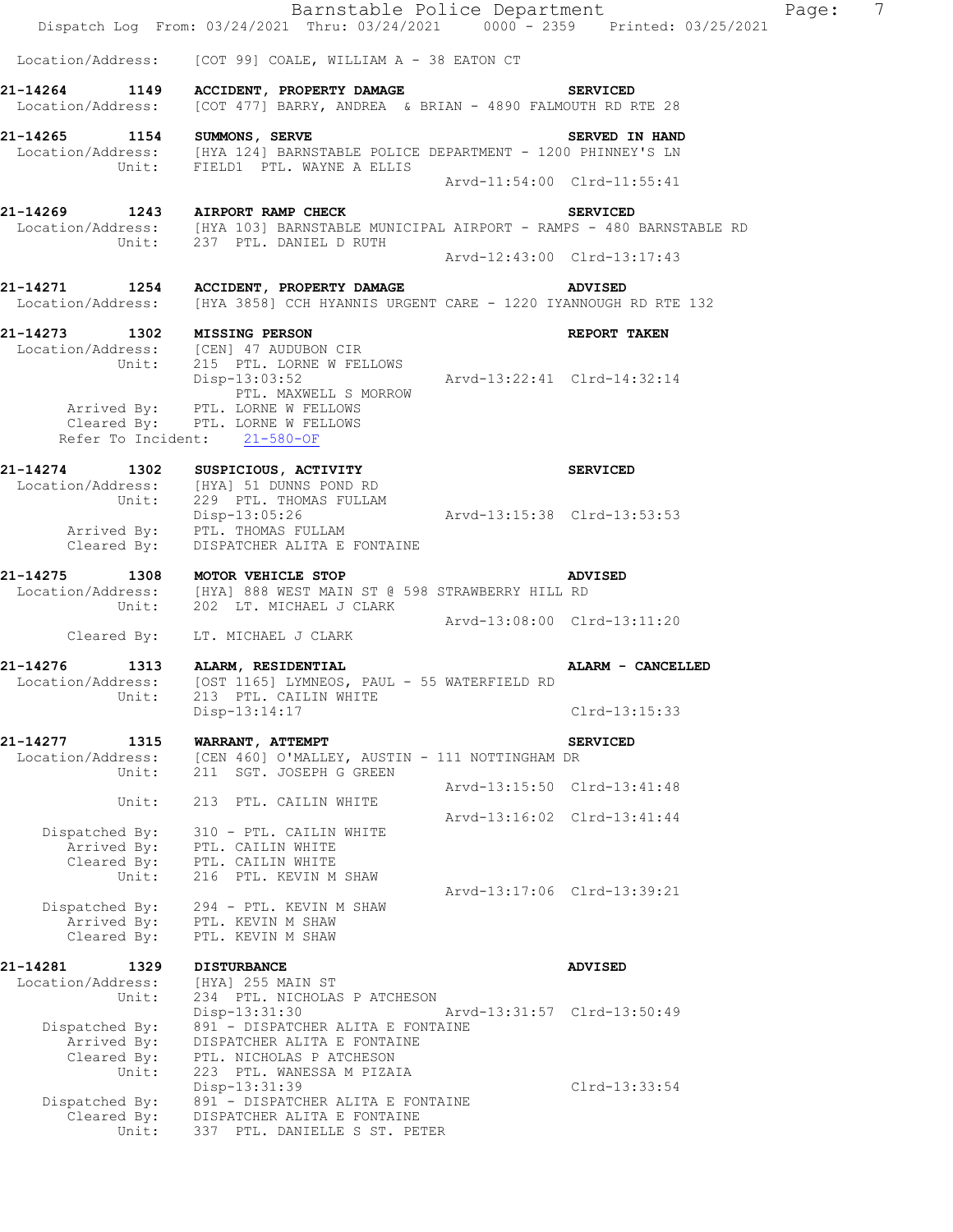Barnstable Police Department Page: 8 Dispatch Log From: 03/24/2021 Thru: 03/24/2021 0000 - 2359 Printed: 03/25/2021 Disp-13:33:21 Arvd-13:33:23 Clrd-13:51:04 Dispatched By: 891 - DISPATCHER ALITA E FONTAINE Arrived By: DISPATCHER ALITA E FONTAINE Cleared By: PTL. DANIELLE S ST. PETER Unit: 210 SGT. CHRISTOPHER R ROSS Disp-13:33:49 Arvd-13:33:51 Clrd-13:49:10 Dispatched By: 891 - DISPATCHER ALITA E FONTAINE Arrived By: DISPATCHER ALITA E FONTAINE Cleared By: SGT. CHRISTOPHER R ROSS **21-14283 1341 ASSIST, OTHER AGENCY SERVICED**  Location/Address: [HYA] 309 SOUTH ST Unit: 227 PTL. JOSEPH G HALLGREN Disp-14:32:55 Arvd-14:40:28 Clrd-14:59:27 PTL. DENNIS A REDDY Arrived By: PTL. JOSEPH G HALLGREN Cleared By: PTL. JOSEPH G HALLGREN Unit: 211 SGT. JOSEPH G GREEN Disp-14:33:00 Arvd-14:40:23 Clrd-15:00:23 Arrived By: SGT. JOSEPH G GREEN Cleared By: SGT. JOSEPH G GREEN **21-14284 1346 E911, ABANDONED CALL SERVICED**  Location/Address: [MAR 30] DUNKIN DONUTS - 3821A FALMOUTH RD RTE 28 **21-14285 1354 HARASSMENT ADVISED**  Location/Address: [HYA 4226] FIRE EQUIPMENT, INC. - 96 FALMOUTH RD RTE 28 **21-14290 1423 E911, ABANDONED CALL SERVICED**  Location/Address: [MAR 127] MCLELLAN DONALD - 11 IRONWOOD RD **21-14292 1434 E911, ABANDONED CALL SERVICED**  Location/Address: [MAR 127] MCLELLAN DONALD - 11 IRONWOOD RD **21-14293 1440 MOTOR VEHICLE STOP VERBAL WARNING**  Location/Address: [HYA 3433] VOLVO CARS CAPE COD - 270 NORTH ST Unit: 215 PTL. LORNE W FELLOWS Arvd-14:40:00 Clrd-14:48:20 PTL. MAXWELL S MORROW Cleared By: PTL. LORNE W FELLOWS **21-14294 1444 E911, ABANDONED CALL SERVICED**  Location/Address: [HYA] 244 LINCOLN RD **21-14295 1448 BUILDING CHECK SERVICED**  Location/Address: [HYA 103] BARNSTABLE MUNICIPAL AIRPORT - TERMINAL - 480 BARNSTABLE RD Unit: 237 PTL. DANIEL D RUTH Arvd-14:48:00 Clrd-15:19:12 **21-14298 1453 HARASSMENT, UNWANTED ADVISED**  Location/Address: [HYA 2544] CAPE COD MALL / SIMON MALLS - 769 IYANNOUGH RD RTE 132 Unit: 215 PTL. LORNE W FELLOWS Disp-14:55:11 Arvd-14:56:42 Clrd-15:11:30 PTL. MAXWELL S MORROW Arrived By: PTL. LORNE W FELLOWS Cleared By: PTL. LORNE W FELLOWS Unit: 234 PTL. NICHOLAS P ATCHESON Disp-14:55:27 Arvd-15:00:46 Clrd-15:01:31 Arrived By: PTL. NICHOLAS P ATCHESON Cleared By: PTL. NICHOLAS P ATCHESON Unit: 223 PTL. WANESSA M PIZAIA Disp-14:59:54 Arvd-14:59:58 Clrd-15:10:01 Dispatched By: 877 - DISPATCHER JOHN H COULOMBE Arrived By: DISPATCHER JOHN H COULOMBE Cleared By: PTL. WANESSA M PIZAIA **21-14299 1500 LARCENY SERVICED**  Location/Address: [HYA 1552] HOME DEPOT, THE - 65 INDEPENDENCE DR Unit: 227 PTL. JOSEPH G HALLGREN Disp-15:01:04 Clrd-15:07:36 PTL. DENNIS A REDDY Cleared By: PTL. JOSEPH G HALLGREN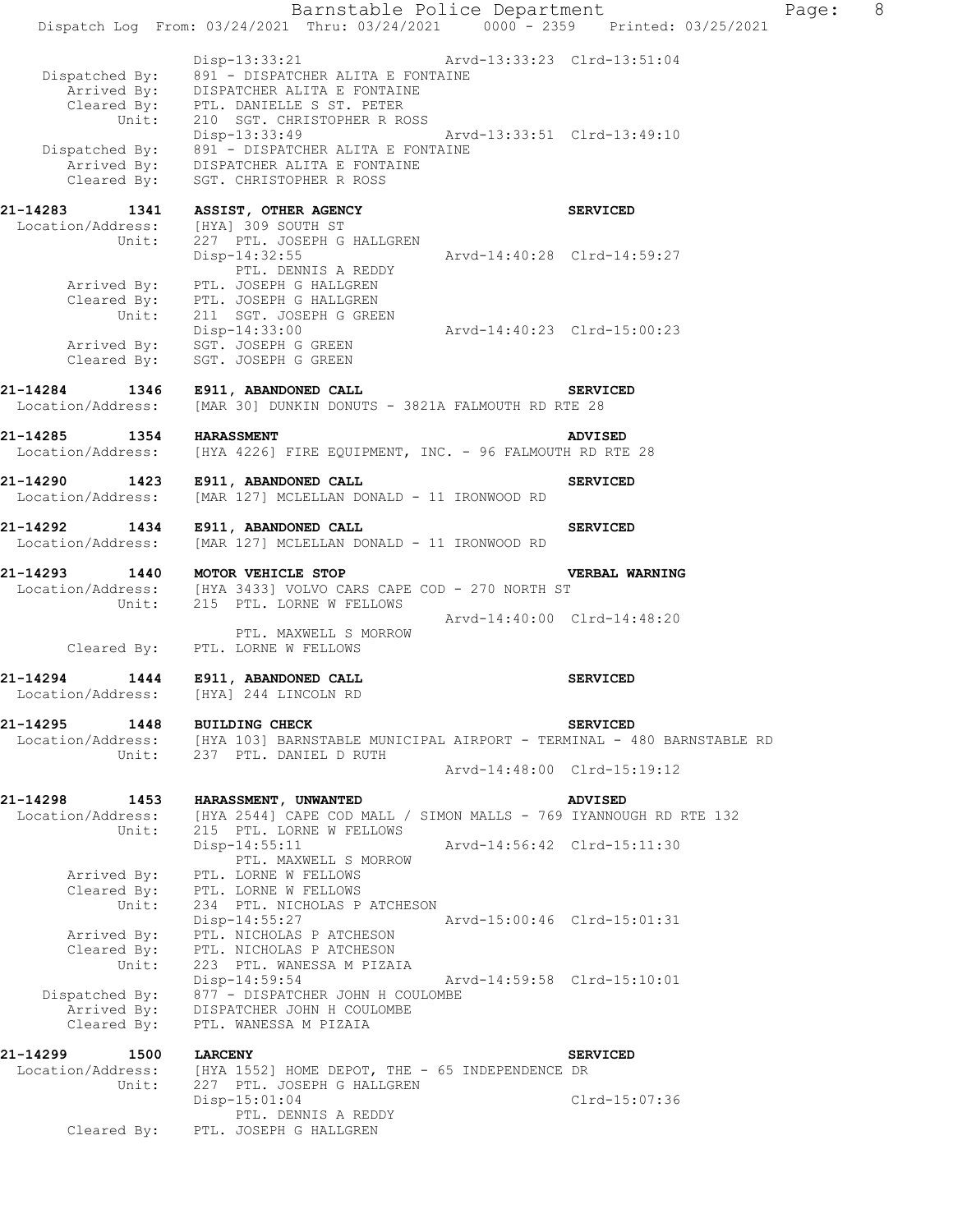|                                              | Dispatch Log From: 03/24/2021 Thru: 03/24/2021 0000 - 2359 Printed: 03/25/2021                                          | Barnstable Police Department |                             | Page: | 9 |
|----------------------------------------------|-------------------------------------------------------------------------------------------------------------------------|------------------------------|-----------------------------|-------|---|
|                                              |                                                                                                                         |                              |                             |       |   |
| Unit:                                        | 227 PTL. JOSEPH G HALLGREN<br>$Disp-15:12:03$<br>PTL. DENNIS A REDDY                                                    |                              | Arvd-15:12:07 Clrd-15:14:32 |       |   |
|                                              | Dispatched By: 232 - PTL. WAYNE A ELLIS                                                                                 |                              |                             |       |   |
| Cleared By:                                  | Arrived By: PTL. WAYNE A ELLIS<br>PTL. JOSEPH G HALLGREN                                                                |                              |                             |       |   |
| 21-14301                                     |                                                                                                                         |                              |                             |       |   |
| 1504                                         | LARCENY, SHOPLIFTING<br>Location/Address: [HYA 144] KMART - 768 IYANNOUGH RD RTE 132                                    |                              | REPORT TAKEN                |       |   |
| Unit:                                        | 229 PTL. THOMAS FULLAM<br>Disp-15:05:13                                                                                 | Arvd-15:09:06 Clrd-15:29:46  |                             |       |   |
|                                              | Arrived By: PTL. THOMAS FULLAM                                                                                          |                              |                             |       |   |
|                                              | Cleared By: PTL. THOMAS FULLAM<br>Refer To Incident: 21-582-OF                                                          |                              |                             |       |   |
|                                              |                                                                                                                         |                              |                             |       |   |
| 21-14302<br>1508                             | <b>DISTURBANCE</b><br>Location/Address: [HYA 3804] CHICK-FIL-A - 155 ENTERPRISE RD                                      |                              | <b>SERVICED</b>             |       |   |
|                                              | Unit: 234 PTL. NICHOLAS P ATCHESON                                                                                      |                              |                             |       |   |
| Unit:                                        | Disp-15:08:32<br>216 PTL. KEVIN M SHAW                                                                                  | Arvd-15:09:14 Clrd-15:21:39  |                             |       |   |
|                                              | Disp-15:08:38                                                                                                           |                              | Arvd-15:09:30 Clrd-15:21:37 |       |   |
| Unit:                                        | 211 SGT. JOSEPH G GREEN<br>Disp-15:09:22                                                                                |                              | Arvd-15:09:28 Clrd-15:10:15 |       |   |
| Cleared By:                                  | SGT. JOSEPH G GREEN                                                                                                     |                              |                             |       |   |
| 21-14305<br>1527                             | TRAFFIC, PARKING VIOL                                                                                                   |                              | <b>CITATION ISSUED</b>      |       |   |
| Location/Address: [CEN] 353 MAIN ST<br>Unit: | 213 PTL. CAILIN WHITE                                                                                                   |                              |                             |       |   |
|                                              |                                                                                                                         |                              | Arvd-15:28:59 Clrd-15:48:59 |       |   |
| 21-14306<br>1530                             | <b>HARASSMENT, UNWANTED</b>                                                                                             |                              | <b>ADVISED</b>              |       |   |
| Location/Address:                            | [HYA 1510] ST. FRANCIS XAVIER PARISH OFFICES - 21 CROSS ST                                                              |                              |                             |       |   |
| Unit:                                        | 227 PTL. JOSEPH G HALLGREN<br>Disp-15:31:55                                                                             |                              | Arvd-15:39:57 Clrd-15:46:14 |       |   |
| Arrived By:                                  | PTL. DENNIS A REDDY<br>PTL. JOSEPH G HALLGREN                                                                           |                              |                             |       |   |
| Cleared By:                                  | PTL. JOSEPH G HALLGREN                                                                                                  |                              |                             |       |   |
| Unit:                                        | 337 PTL. DANIELLE S ST. PETER<br>Disp-15:32:52                                                                          |                              | Arvd-15:37:48 Clrd-15:47:46 |       |   |
| Arrived By:                                  | SGT. ERIC W DRIFMEYER                                                                                                   |                              |                             |       |   |
| Cleared By:<br>Unit:                         | PTL. DANIELLE S ST. PETER<br>334 SGT. ERIC W DRIFMEYER                                                                  |                              |                             |       |   |
|                                              | Disp-15:36:04                                                                                                           |                              |                             |       |   |
|                                              | Dispatched By: 190 - SGT. ERIC W DRIFMEYER<br>Arrived By: SGT. ERIC W DRIFMEYER                                         |                              |                             |       |   |
|                                              | Cleared By: SGT. ERIC W DRIFMEYER                                                                                       |                              |                             |       |   |
|                                              | 21-14310 1549 HOMELESS TRESPASS/UNWANTED                                                                                |                              | <b>SERVICED</b>             |       |   |
|                                              | Location/Address: [HYA 491] FRESH KETCH - 462 MAIN ST<br>Unit: 334 SGT. ERIC W DRIFMEYER                                |                              |                             |       |   |
|                                              | Refer To Incident: 21-583-OF                                                                                            | Arvd-15:49:00 Clrd-16:07:32  |                             |       |   |
|                                              |                                                                                                                         |                              |                             |       |   |
| 21-14318                                     | 1632 E911, ABANDONED CALL<br>Location/Address: [HYA] 151 PITCHER'S WAY                                                  |                              | <b>SERVICED</b>             |       |   |
| 21-14319 1633 BUILDING CHECK                 |                                                                                                                         |                              | <b>SERVICED</b>             |       |   |
|                                              | Location/Address: [HYA 308] CAPE COD TIMES - 319 MAIN ST<br>Unit: 236 PTL. ANSON P MOORE                                |                              |                             |       |   |
|                                              |                                                                                                                         |                              | Arvd-16:35:12 Clrd-16:35:42 |       |   |
|                                              |                                                                                                                         |                              |                             |       |   |
| 21-14320 1636 BUILDING CHECK                 | $Location/Address:$ [HYA 3264] CAPE COD TIMES - ADDL LOCATION - 331 MAIN ST                                             |                              | <b>SERVICED</b>             |       |   |
|                                              | Unit: 236 PTL. ANSON P MOORE                                                                                            |                              | Arvd-16:36:40 Clrd-16:37:15 |       |   |
|                                              |                                                                                                                         |                              |                             |       |   |
|                                              | 21-14324 1645 HOMELESS INCIDENT/SUS PERSON REPORT TAKEN<br>Location/Address: [HYA 217] STAPLES #154 - 364 BARNSTABLE RD |                              |                             |       |   |
|                                              | Unit: 334 SGT. ERIC W DRIFMEYER                                                                                         | Arvd-16:45:00 Clrd-17:18:47  |                             |       |   |
|                                              | Refer To Incident: 21-584-OF                                                                                            |                              |                             |       |   |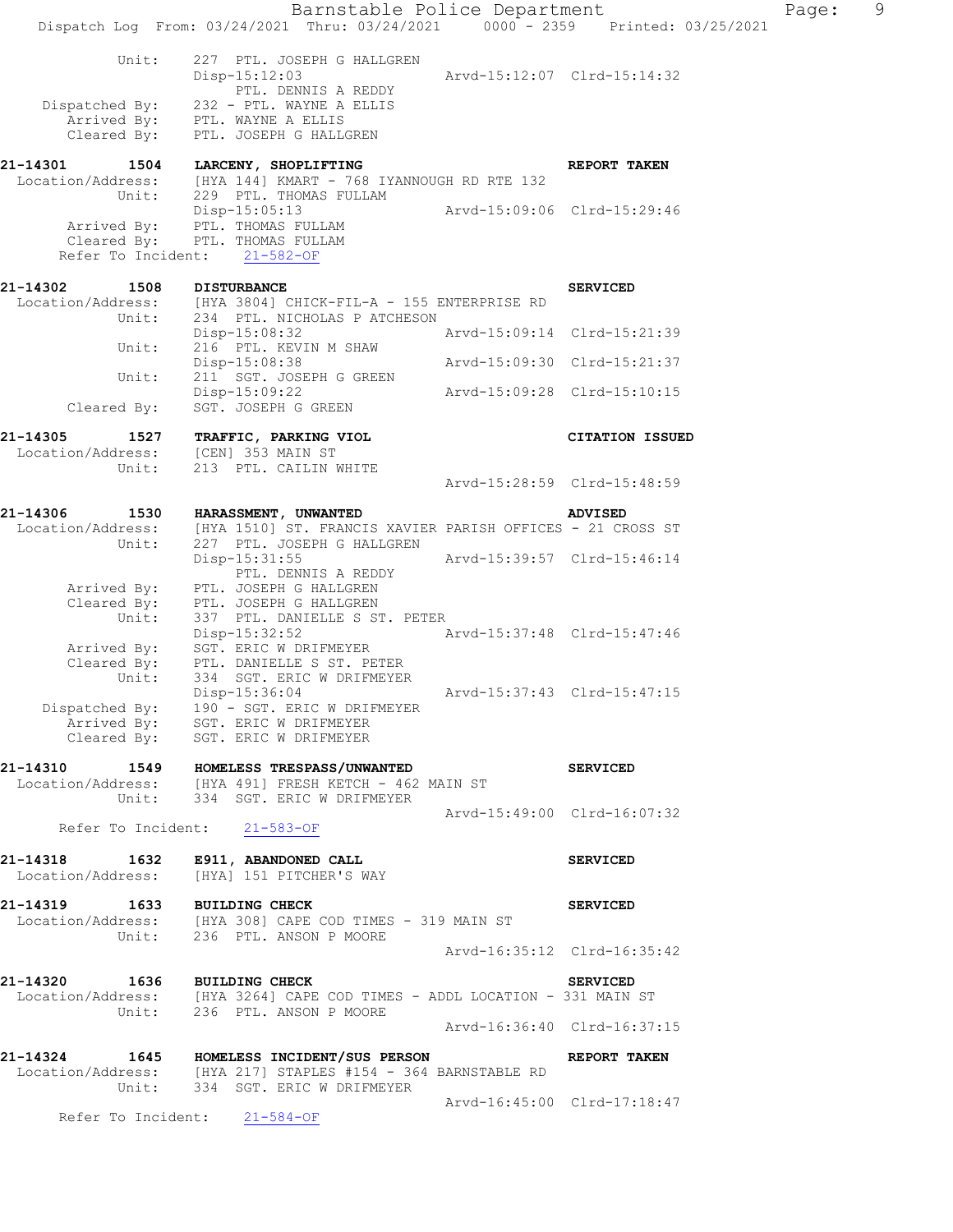Barnstable Police Department Fage: 10 Dispatch Log From: 03/24/2021 Thru: 03/24/2021 0000 - 2359 Printed: 03/25/2021 21-14327 1655 FOLLOWUP PREV CASE **SERVICED**  Location/Address: [MAR] 4 COLUMBIA AVE Unit: 231 PTL. SPENCER L JACKSON Arvd-16:57:45 Clrd-17:16:25 **21-14328 1701 HOMELESS INCIDENT/SUS PERSON SERVICED**  Location/Address: [HYA 1510] ST. FRANCIS XAVIER PARISH OFFICES - 21 CROSS ST Unit: 215 PTL. SCOTT H WRIGHT Arvd-17:01:00 Clrd-17:12:31 Cleared By: PTL. SCOTT H WRIGHT Unit: 210 SGT. THOMAS J BIRD Disp-17:09:15 Enrt-17:09:16 Arvd-17:09:24 Clrd-17:11:31 Dispatched By: 188 - SGT. THOMAS J BIRD .<br>Enroute By: SGT. THOMAS J BIRD Arrived By: SGT. THOMAS J BIRD Cleared  $\overline{\text{{\tt B}}^{\mathsf v}}$ : SGT. THOMAS J BIRD **21-14329 1723 FRAUD/FORG, FRAUD REPORT TAKEN**  Location/Address: [HYA 401] GLO-MIN BY THE SEA COTTAGES - 182 SEA ST Apt. #6 Unit: 212 PTL. JONATHAN D MOORE Disp-17:23:55 Arvd-17:37:35 Clrd-18:10:29 Arrived By: PTL. JONATHAN D MOORE Cleared By: PTL. JONATHAN D MOORE Refer To Incident: 21-586-OF **21-14331 1731 MOTOR VEHICLE STOP CITATION ISSUED**  Location/Address: [HYA 1149] ACKLAND SPORTS MEDICINE - 100 INDEPENDENCE DR Unit: 402 PTL. MATTHEW J LOUNSBURY Arvd-17:31:00 Clrd-17:37:12 Cleared By: PTL. MATTHEW J LOUNSBURY 21-14333 1738 TRAFFIC, COMPLAINT **1999 120 CONE ON ARRIVAL**  Location/Address: [MAR] 2929 FALMOUTH RD RTE 28 @ 400 OSTERVILLE W BARNSTABLE RD Unit: 237 PTL. DANIEL D RUTH Disp-17:39:07 Arvd-17:45:12 Clrd-17:48:41 Arrived By: PTL. DANIEL D RUTH Cleared B $\overline{\text{v}}$ : PTL. DANIEL D RUTH Unit: 231 PTL. SPENCER L JACKSON Arvd-17:43:06 Clrd-17:47:37 Dispatched By: 279 - PTL. SPENCER L JACKSON .<br>Arrived By: PTL. SPENCER L JACKSON Cleared By: PTL. SPENCER L JACKSON **21-14334 1740 MOTOR VEHICLE STOP CITATION ISSUED**  Location/Address: [HYA 3800] LUKE'S LIQUORS - 1166 IYANNOUGH RD RTE 132 Unit: 402 PTL. MATTHEW J LOUNSBURY Arvd-17:40:00 Clrd-17:49:18 Cleared By: PTL. MATTHEW J LOUNSBURY **21-14335 1751 ASSIST, OTHER AGENCY SERVICED**  Location/Address: [HYA 4145] FAITH ASSEMBLY OF GOD - 154 BEARSE'S WAY Unit: 334 SGT. ERIC W DRIFMEYER Arvd-17:51:00 Clrd-18:42:40 **21-14336 1754 MOTOR VEHICLE STOP VERBAL WARNING**  Location/Address: [HYA 3804] CHICK-FIL-A - 155 ENTERPRISE RD Unit: 402 PTL. MATTHEW J LOUNSBURY Arvd-17:54:00 Clrd-17:57:02 Cleared By: PTL. MATTHEW J LOUNSBURY **21-14337 1754 LARCENY, LICENSE PLATE REPORT TAKEN**  Location/Address: [HYA] 185 STEVENS ST Apt. #2D Unit: 215 PTL. SCOTT H WRIGHT Disp-17:55:51 Arvd-18:01:08 Clrd-19:04:45 Cleared By: PTL. SCOTT H WRIGHT Refer To Incident: 21-587-OF 21-14338 1755 SUSPICIOUS, MOTOR VEHICLE **1988 SERVICED**  Location/Address: [HYA 3471] CAPE COD CREAMERY OF HYANNIS - 645 IYANNOUGH RD RTE 132 Unit: 216 PTL. ADAM S RUGGIERI

Disp-17:56:25 Arvd-17:57:38 Clrd-18:51:06

Arrived By: PTL. ADAM S RUGGIERI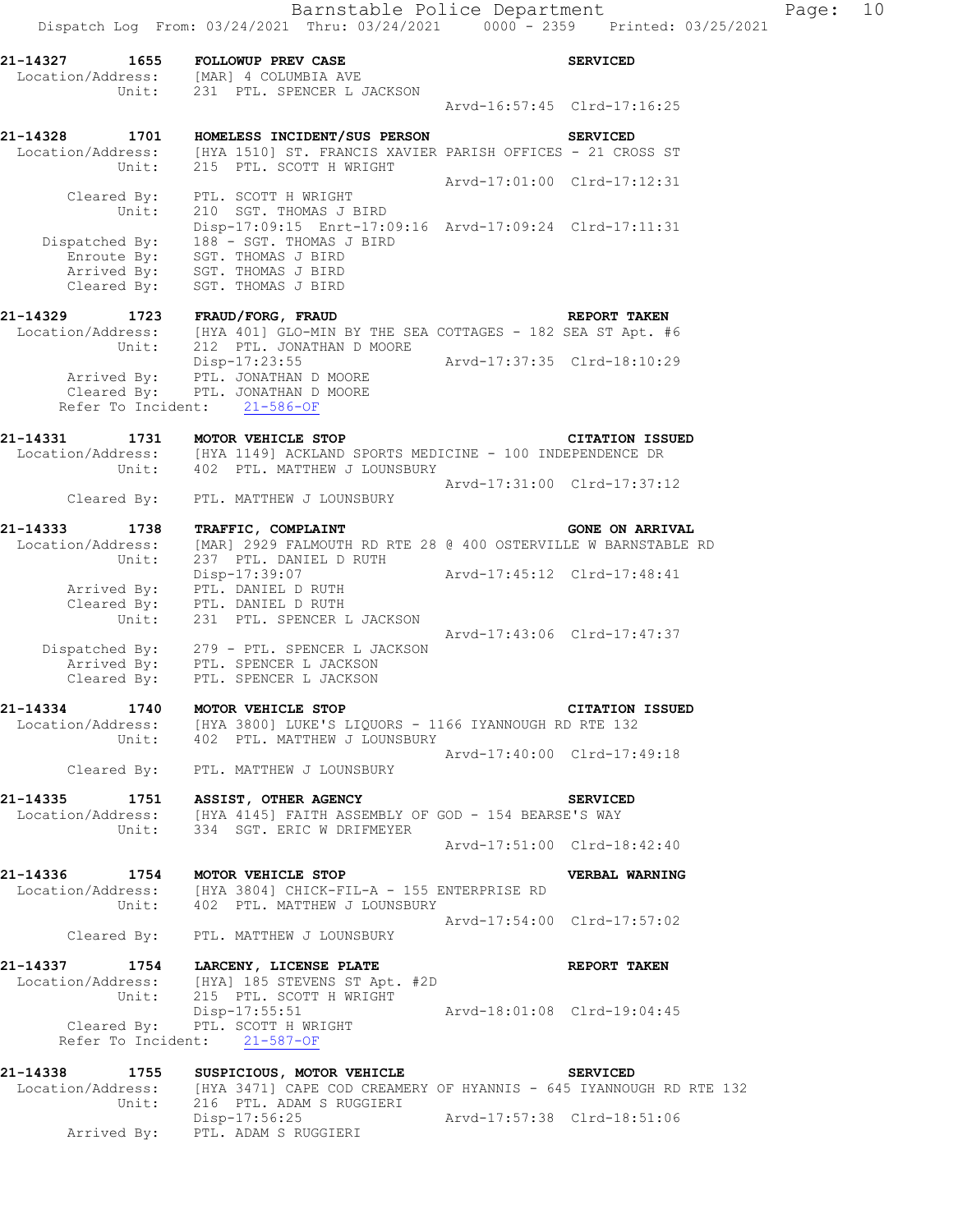|                               |             | Barnstable Police Department                                                                                       |                             |                             | Page: | 11 |
|-------------------------------|-------------|--------------------------------------------------------------------------------------------------------------------|-----------------------------|-----------------------------|-------|----|
|                               |             | Dispatch Log From: 03/24/2021 Thru: 03/24/2021 0000 - 2359 Printed: 03/25/2021                                     |                             |                             |       |    |
| Cleared By:                   | Unit:       | PTL. ADAM S RUGGIERI<br>236 PTL. ANSON P MOORE<br>Disp-17:58:17                                                    | Arvd-17:58:52 Clrd-18:49:55 |                             |       |    |
|                               |             | Dispatched By: 867 - DISPATCHER JORDAN T SHAIRS                                                                    |                             |                             |       |    |
|                               |             | Arrived By: PTL. ANSON P MOORE<br>Cleared By: PTL. ANSON P MOORE                                                   |                             |                             |       |    |
|                               | Unit:       | 402 PTL. MATTHEW J LOUNSBURY                                                                                       |                             |                             |       |    |
| Dispatched By:                |             | 218 - PTL. MATTHEW J LOUNSBURY                                                                                     | Arvd-17:59:50 Clrd-18:49:51 |                             |       |    |
|                               |             | Arrived By: PTL. MATTHEW J LOUNSBURY                                                                               |                             |                             |       |    |
| Cleared By:                   |             | PTL. MATTHEW J LOUNSBURY                                                                                           |                             |                             |       |    |
| 21-14339                      | 1811        | <b>AIRPORT RAMP CHECK</b>                                                                                          |                             | <b>SERVICED</b>             |       |    |
|                               | Unit:       | Location/Address: [HYA 103] BARNSTABLE MUNICIPAL AIRPORT - TERMINAL - 480 BARNSTABLE RD<br>227 PTL. KURT LARIVIERE |                             |                             |       |    |
|                               |             |                                                                                                                    |                             | Arvd-18:11:00 Clrd-18:33:52 |       |    |
| 21-14340                      | 1812        | VANDALISM                                                                                                          |                             | <b>SERVICED</b>             |       |    |
| Location/Address:             |             | [HYA 769] CROMWELL COURTS - 168 BARNSTABLE RD Apt. #1C                                                             |                             |                             |       |    |
|                               | Unit:       | 234 PTL. DENISE A BALDNER<br>Disp-18:15:48                                                                         | Arvd-18:17:11 Clrd-18:56:49 |                             |       |    |
|                               |             | PTL. THOMAS EDWARDS                                                                                                |                             |                             |       |    |
| Arrived By:                   |             | PTL. DENISE A BALDNER                                                                                              |                             |                             |       |    |
| Cleared By:                   |             | PTL. DENISE A BALDNER                                                                                              |                             |                             |       |    |
| 21-14341                      | 1828        | <b>HARASSMENT</b>                                                                                                  |                             | <b>SERVICED</b>             |       |    |
| Location/Address:             |             | [HYA 695] MIKE'S PIZZA - 1220 IYANNOUGH RD RTE 132                                                                 |                             |                             |       |    |
| 21-14346                      | 1900        | ASSIST, OTHER AGENCY                                                                                               |                             | <b>SERVICED</b>             |       |    |
| Location/Address:             | Unit:       | [WBA 523] KOTWAS, RICHARD - 505 MAIN ST RTE 6A<br>234 PTL. DENISE A BALDNER                                        |                             |                             |       |    |
|                               |             | Disp-19:01:07                                                                                                      | Arvd-19:11:16 Clrd-19:40:48 |                             |       |    |
| Arrived By:                   |             | PTL. THOMAS EDWARDS<br>PTL. DENISE A BALDNER                                                                       |                             |                             |       |    |
| Cleared By:                   |             | PTL. DENISE A BALDNER                                                                                              |                             |                             |       |    |
|                               | Unit:       | 210 SGT. THOMAS J BIRD<br>Disp-19:15:00 Enrt-19:15:01 Arvd-19:15:03 Clrd-19:31:57                                  |                             |                             |       |    |
| Dispatched By:                |             | 188 - SGT. THOMAS J BIRD                                                                                           |                             |                             |       |    |
| Enroute By:                   | Arrived By: | SGT. THOMAS J BIRD<br>SGT. THOMAS J BIRD                                                                           |                             |                             |       |    |
| Cleared By:                   |             | SGT. THOMAS J BIRD                                                                                                 |                             |                             |       |    |
| 21-14348                      | 1900        | ASSIST, WELL BEING                                                                                                 |                             | <b>ADVISED</b>              |       |    |
| Location/Address:             |             | [WBA 158] KNIGHTS INN - 8 SHOOTFLYING HILL RD Apt. #8                                                              |                             |                             |       |    |
|                               | Unit:       | 216 PTL. ADAM S RUGGIERI<br>Disp-19:25:29                                                                          | Arvd-19:34:43 Clrd-19:44:53 |                             |       |    |
| Arrived By:                   |             | PTL. ADAM S RUGGIERI                                                                                               |                             |                             |       |    |
| Cleared By:                   | Unit:       | DISPATCHER NATALIA B CATTABRIGA<br>215 PTL. SCOTT H WRIGHT                                                         |                             |                             |       |    |
|                               |             | Disp-19:25:37                                                                                                      |                             | Arvd-19:34:48 Clrd-19:44:55 |       |    |
| Arrived By:<br>Cleared By:    |             | PTL. SCOTT H WRIGHT<br>DISPATCHER NATALIA B CATTABRIGA                                                             |                             |                             |       |    |
|                               | Unit:       | 210 SGT. THOMAS J BIRD                                                                                             |                             |                             |       |    |
| Dispatched By:                |             | Disp-19:39:02 Enrt-19:39:03 Arvd-19:39:11 Clrd-19:42:59<br>188 - SGT. THOMAS J BIRD                                |                             |                             |       |    |
| Enroute By:                   |             | SGT. THOMAS J BIRD                                                                                                 |                             |                             |       |    |
| Arrived By:<br>Cleared By:    |             | SGT. THOMAS J BIRD<br>SGT. THOMAS J BIRD                                                                           |                             |                             |       |    |
|                               |             |                                                                                                                    |                             |                             |       |    |
| 21-14349<br>Location/Address: | 1900        | SUSPICIOUS, ACTIVITY<br>[CEN 1107] BROSMAN, ELIZABETH A - 190 HORSESHOE LN                                         |                             | UNFOUNDED                   |       |    |
|                               | Unit:       | 237 PTL. DANIEL D RUTH                                                                                             |                             |                             |       |    |
| Arrived By:                   |             | Disp-19:51:57<br>PTL. DANIEL D RUTH                                                                                |                             | Arvd-19:56:36 Clrd-20:13:56 |       |    |
| Cleared By:                   |             | PTL. DANIEL D RUTH                                                                                                 |                             |                             |       |    |
| 21-14350                      | 1911        | TRAFFIC, ENFORCEMENT ACTIVITY                                                                                      |                             | <b>SERVICED</b>             |       |    |
| Location/Address:             |             | [HYA 1447] HEWITT, KELLY J - 41 WAYLAND RD                                                                         |                             |                             |       |    |
|                               | Unit:       | 215 PTL. SCOTT H WRIGHT                                                                                            | Arvd-19:12:23 Clrd-19:24:37 |                             |       |    |
|                               |             |                                                                                                                    |                             |                             |       |    |
| 21-14351                      | 1916        | HARASSMENT, UNWANTED                                                                                               |                             | <b>ARREST MADE</b>          |       |    |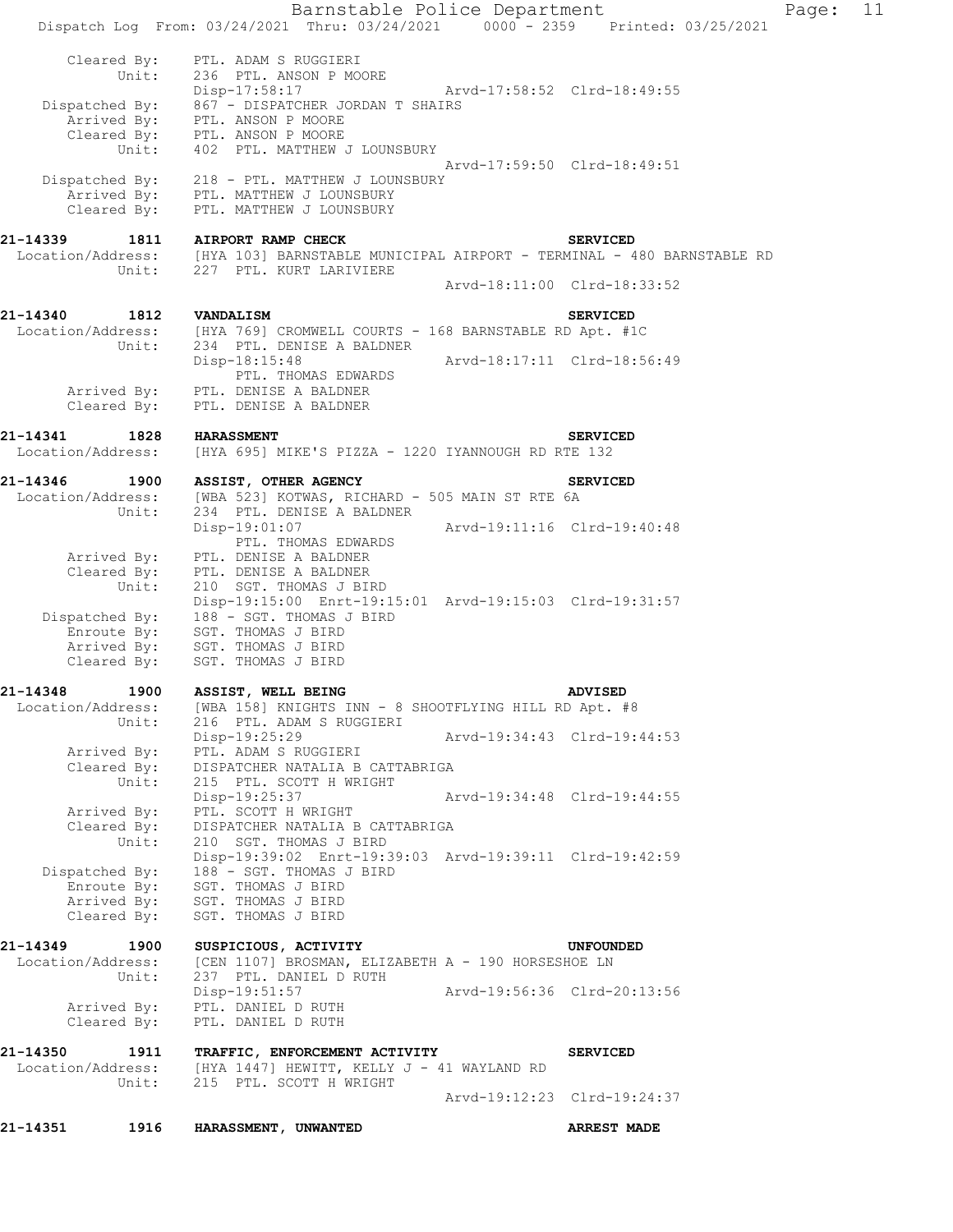Barnstable Police Department Fage: 12 Dispatch Log From: 03/24/2021 Thru: 03/24/2021 0000 - 2359 Printed: 03/25/2021 Location/Address: [MAR] 121 GOOSEBERRY LN Unit: 238 PTL. KATHARINE H ROSS Disp-19:26:04 Arvd-19:47:07 Clrd-20:53:02 Arrived By: PTL. PATRICK FALLON Cleared By: PTL. KATHARINE H ROSS Unit: 231 PTL. SPENCER L JACKSON Disp-19:26:28 Arvd-19:35:47 Clrd-19:52:52 Arrived By: PTL. SPENCER L JACKSON Cleared By: PTL. SPENCER L JACKSON Unit: 203 LT. JENNIFER P ELLIS Disp-19:33:41 Arvd-19:51:24 Clrd-19:57:52 Dispatched By: 220 - LT. JENNIFER P ELLIS .<br>Arrived By: LT. JENNIFER P ELLIS Cleared By: LT. JENNIFER P ELLIS Refer<sup>T</sup>o P/C: 21-499-AR P/C: FRIEH, PATRICK EUGENE Address: 449 RIVER RD MARSTONS MILLS, MA Age: 27 Charges: INCAPACITATED PERSONS, ASSISTANCE TO FACILITY OR PROTECTIVE CUSTODY **21-14352 1930 E911, ABANDONED CALL SERVICED**  Location/Address: [HYA] 9 NORTHPORT LN **21-14353 1934 ASSIST, WELL BEING ADVISED**  Location/Address: [HYA] 290 WEST MAIN ST Apt. #115 Unit: 212 PTL. JONATHAN D MOORE Disp-19:40:27 Arvd-19:43:42 Clrd-20:00:02 Arrived By: PTL. JONATHAN D MOORE Cleared By: PTL. JONATHAN D MOORE **21-14355 2003 ASSIST, OTHER AGENCY SERVICED**  Location/Address: [OOT] YARMOUTH POLICE STATION - 1 BRAD ERICKSON WAY Unit: 234 PTL. DENISE A BALDNER Disp-20:05:29 Arvd-20:15:39 Clrd-20:35:06 Disp-20:05:29<br>PTL. THOMAS EDWARDS Arrived By: PTL. DENISE A BALDNER Cleared By: PTL. DENISE A BALDNER **21-14356 2008 MOTOR VEHICLE STOP ADVISED**  Location/Address: [HYA 700] MCDONALD'S - 654 IYANNOUGH RD RTE 132 Unit: 215 PTL. SCOTT H WRIGHT Arvd-20:08:00 Clrd-20:09:29 Cleared By: PTL. SCOTT H WRIGHT **21-14357 2009 ASSAULT REPORT TAKEN**  Location/Address: [HYA 112] CAPE COD HOSPITAL - 27 PARK ST Unit: 216 PTL. ADAM S RUGGIERI Disp-20:10:31 Arvd-20:23:18 Clrd-21:07:35 Arrived By: PTL. ADAM S RUGGIERI Arrived By: PTL. ADAM S RUGGIERI<br>Cleared By: PTL. ADAM S RUGGIERI Refer To Incident: 21-589-OF **21-14358 2056 DISTURBANCE SERVICED**  Location/Address: [HYA 349] MINI FOOD MART - 252 MAIN ST **21-14359 2059 ASSIST, OTHER AGENCY SERVICED**  Location/Address: [HYA 323] CHAMP YOUTH HOME - 82 SCHOOL ST Unit: 212 PTL. JONATHAN D MOORE Disp-21:00:07 Clrd-21:07:26 Unit: 236 PTL. ANSON P MOORE Disp-21:00:42 Arvd-21:00:44 Clrd-21:02:38 Cleared By: PTL. ANSON P MOORE **21-14362 2136 E911, HANGUP SERVICED**  Location/Address: [HYA 4153] HYANNIS PLAZA HOTEL - 662 MAIN ST Apt. #124 Unit: 236 PTL. ANSON P MOORE Disp-21:37:49 Arvd-21:40:04 Clrd-21:49:16 Arrived By: PTL. ANSON P MOORE Cleared By: PTL. ANSON P MOORE **21-14363 2210 ASSIST SERVICED**<br>Location/Address: [HYA 1722] U-HAUL HYANNIS - 594 BEARSE'S WAY [HYA 1722] U-HAUL HYANNIS - 594 BEARSE'S WAY